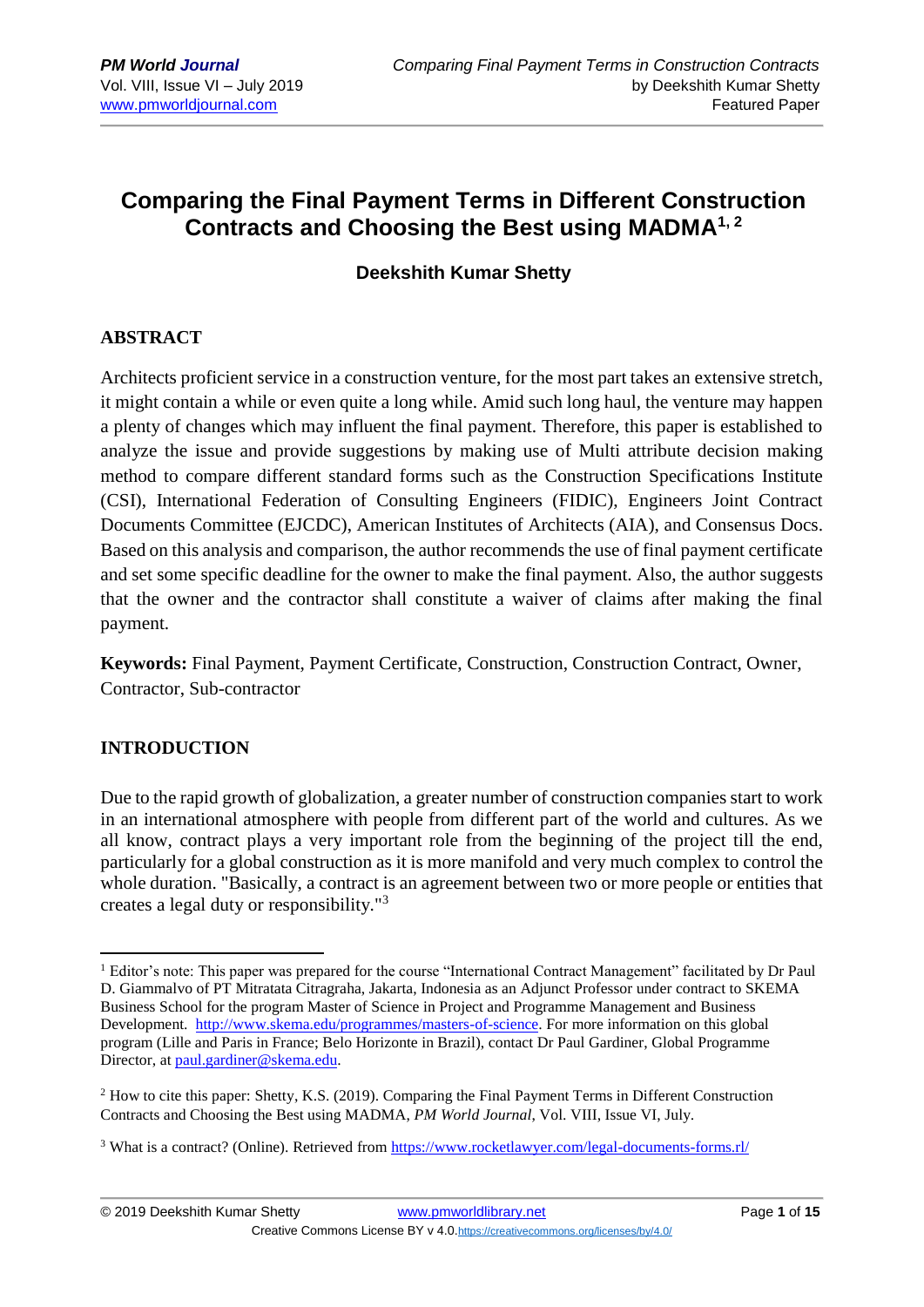One of the most important issue in any construction contract is the payment. Its an issue for both the party making payments and the party receiving them. i.e. Owner and the contractor. "The construction industry has its own rules regarding the payments by way of the Housing Grants, Construction and Regeneration Act (1996) and Part II of the Scheme for Construction Contracts."<sup>4</sup> "The parties dealing with the construction contracts need to be aware of a number of other issues apply to construction contracts which include retention, loss and expenses, provisional sums, and disputes. In simple words, a construction contract is an agreement whereas the contractor agrees to carry out works for the owner, and in return, the owner agrees to pay the contractor."<sup>5</sup>

#### **Retention**

"Retention is when the owner retains the amount from the interim payments it makes to the contractor, as security for future performance. Retention is basically about 3-5% of the contract sum."<sup>6</sup>

#### **Loss and Expense**

"It is the term used to describe the additional cost incurred by a contractor due to the result of disturbance to the regular progress of works caused either by risks or breaches of contract by the owner."<sup>7</sup>

#### **Provisional Sums**

1

"Provisional Sums are often included in the contract for the elements of work that has not been fully intended."<sup>8</sup>

<sup>4</sup> Payment in Construction Contract- An overview (Online). Retrieved from [https://www.lexisnexis.com/uk/lexispsl/construction/document/391372/56M8-D6T1-F186-34S6-00000-](https://www.lexisnexis.com/uk/lexispsl/construction/document/391372/56M8-D6T1-F186-34S6-00000-00/Payment-in-construction-contracts%E2%80%94overview) [00/Payment-in-construction-contracts%E2%80%94overview](https://www.lexisnexis.com/uk/lexispsl/construction/document/391372/56M8-D6T1-F186-34S6-00000-00/Payment-in-construction-contracts%E2%80%94overview)

<sup>5</sup> Payment in Construction Contract- An overview (Online). Retrieved from [https://www.lexisnexis.com/uk/lexispsl/construction/document/391372/56M8-D6T1-F186-34S6-00000-](https://www.lexisnexis.com/uk/lexispsl/construction/document/391372/56M8-D6T1-F186-34S6-00000-00/Payment-in-construction-contracts%E2%80%94overview) [00/Payment-in-construction-contracts%E2%80%94overview](https://www.lexisnexis.com/uk/lexispsl/construction/document/391372/56M8-D6T1-F186-34S6-00000-00/Payment-in-construction-contracts%E2%80%94overview)

<sup>6</sup> Payment in Construction Contract- An overview (Online). Retrieved from [https://www.lexisnexis.com/uk/lexispsl/construction/document/391372/56M8-D6T1-F186-34S6-00000-](https://www.lexisnexis.com/uk/lexispsl/construction/document/391372/56M8-D6T1-F186-34S6-00000-00/Payment-in-construction-contracts%E2%80%94overview) [00/Payment-in-construction-contracts%E2%80%94overview](https://www.lexisnexis.com/uk/lexispsl/construction/document/391372/56M8-D6T1-F186-34S6-00000-00/Payment-in-construction-contracts%E2%80%94overview)

<sup>7</sup> Payment in Construction Contract- An overview (Online). Retrieved from [https://www.lexisnexis.com/uk/lexispsl/construction/document/391372/56M8-D6T1-F186-34S6-00000-](https://www.lexisnexis.com/uk/lexispsl/construction/document/391372/56M8-D6T1-F186-34S6-00000-00/Payment-in-construction-contracts%E2%80%94overview) [00/Payment-in-construction-contracts%E2%80%94overview](https://www.lexisnexis.com/uk/lexispsl/construction/document/391372/56M8-D6T1-F186-34S6-00000-00/Payment-in-construction-contracts%E2%80%94overview)

<sup>8</sup> Mina Anis Abdelshahid (December 13, 2016). Final Account Procedures <https://www.linkedin.com/pulse/final-account-procedures-construction-projects-mina-anis/>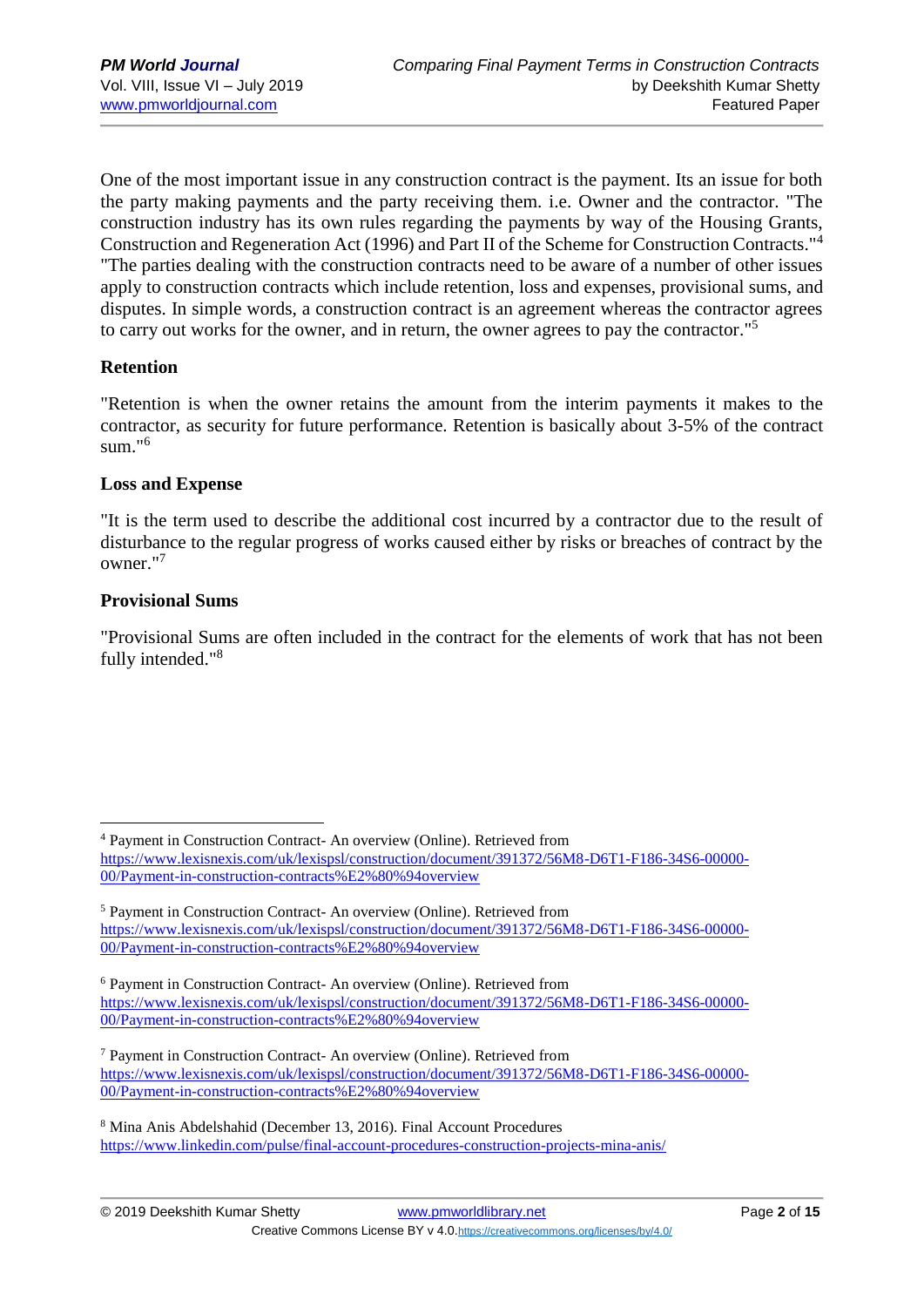"Provisional sum refers to an amount inserted in the bill of quantities or contract sum analysis, to cover a certain amount of work in a construction contract which cannot be defined accurately, detailed or valued at the time when the tendering documents are delivered by the owner."<sup>9</sup>

#### **Disputes**

Every day, individuals and organizations enter into contracts for building and construction work. Sometimes in the contracts, the disputes arise over payments. "According to Max Wideman, Disputes are disagreements not settled by mutual consent which could be decided by litigation or arbitration."<sup>10</sup>

- o Interim Application Disputes "If the interim applications of a sub-contractors are delayed or unpaid, it will suffer serious financial hardship." $11$
- o Final Account disputes Most sub-contractors find it difficult to finalize their final account applications. They negotiate for a few months and then come to conclusion by accepting a very low sum.
- o Initial Debt Letters

"Most of the debtors pay on a properly worded and credible letter from a solicitor demanding payment. Initial debt is a bona fide disagreement between the creditor and the committee as to the existence of the debt or the amount owed by the committee."<sup>12</sup>

#### **Cumulative Impact Claims**

"It is a claim that comprises of the 'ripple effect' of several changes to a project, the effects of which were not documented at the time the change was estimated by the contractor. These claims are generally seen on large and complex projects."<sup>13</sup>

In this paper, the author makes use of Dominance method to compare the different statement about the final payment part in the 'Architectural and Engineering Services Agreement' and other standard form such as FIDIC, EJCDC, Consensus Docs, CSI and AIA. The author also analyzes

<sup>1</sup> <sup>9</sup> Payment in Construction Contract- An overview (Online). Retrieved from [https://www.lexisnexis.com/uk/lexispsl/construction/document/391372/56M8-D6T1-F186-34S6-00000-](https://www.lexisnexis.com/uk/lexispsl/construction/document/391372/56M8-D6T1-F186-34S6-00000-00/Payment-in-construction-contracts%E2%80%94overview) [00/Payment-in-construction-contracts%E2%80%94overview](https://www.lexisnexis.com/uk/lexispsl/construction/document/391372/56M8-D6T1-F186-34S6-00000-00/Payment-in-construction-contracts%E2%80%94overview)

 $10$  Max Wideman Comparative glossary. (1987) Source: Various original authors quoted in Project Management Body of Knowledge Glossary of Terms, Project Management Institute [http://www.maxwideman.com/pmglossary/PMG\\_D05.htm](http://www.maxwideman.com/pmglossary/PMG_D05.htm)

<sup>&</sup>lt;sup>11</sup> CornerStone- Payment Disputes (Online). Retrieved from [https://www.birketts.co.uk/insights/legal](https://www.birketts.co.uk/insights/legal-updates/cornerstone-payment-disputes-%E2%80%93-when-is-the-final)[updates/cornerstone-payment-disputes-%E2%80%93-when-is-the-final](https://www.birketts.co.uk/insights/legal-updates/cornerstone-payment-disputes-%E2%80%93-when-is-the-final)

<sup>&</sup>lt;sup>12</sup> How to handle disputed debts? (Online). Retrieved from [https://www.fec.gov/help-candidates-and](https://www.fec.gov/help-candidates-and-committees/handling-loans-debts-and-advances/disputed-debts-candidate/)[committees/handling-loans-debts-and-advances/disputed-debts-candidate/](https://www.fec.gov/help-candidates-and-committees/handling-loans-debts-and-advances/disputed-debts-candidate/)

<sup>&</sup>lt;sup>13</sup> Kevin Bridston. (March 22, 2011). Cumulative impact claims. Holland & Hart <https://www.hollandhart.com/cumulative-impact-claims-hard-to-describe-even-harder-to-prove>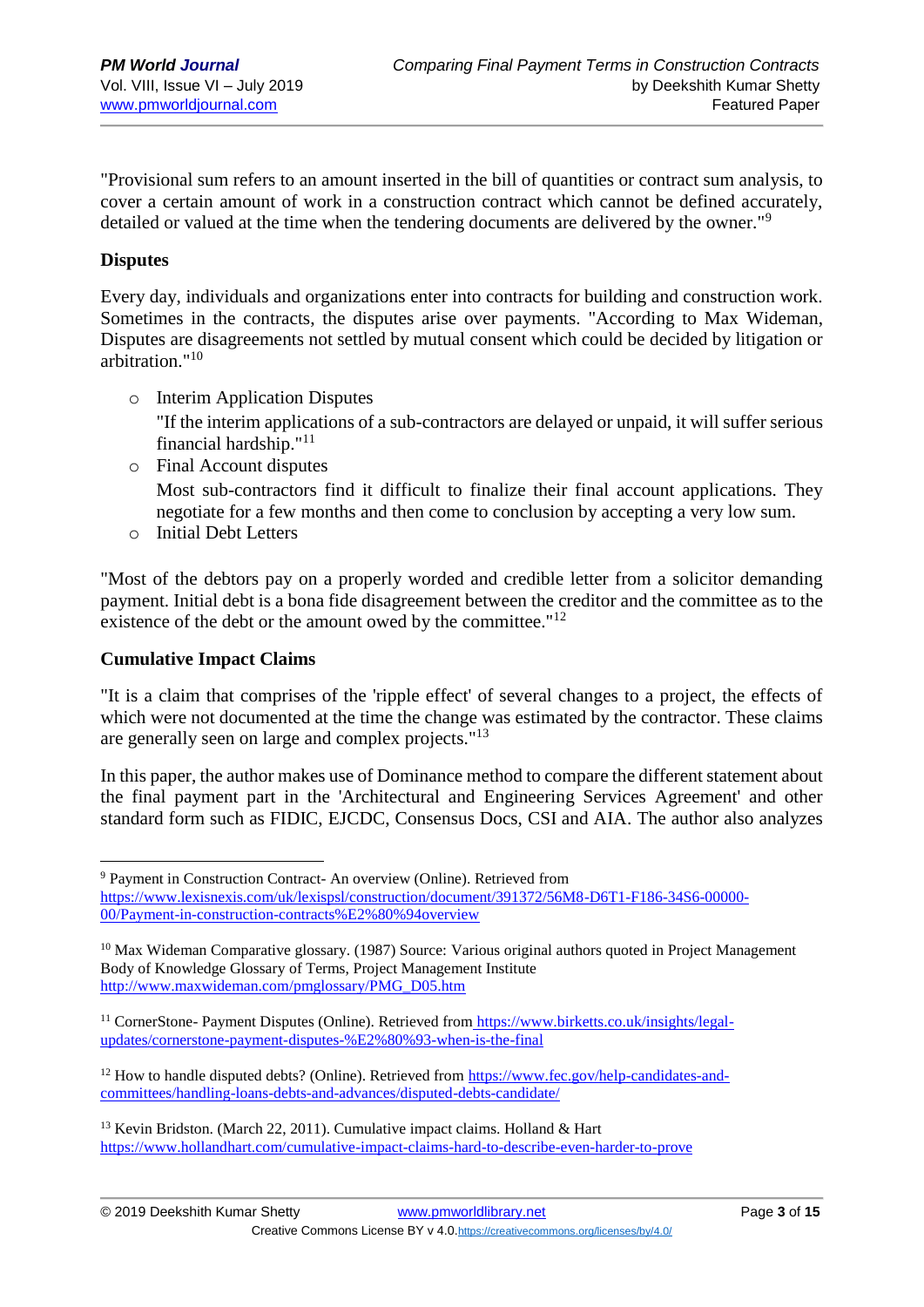the problems arising in the Final Payment part in the construction contract and try to resolve the same. <sup>14</sup>

To have a clear understanding of the situation and the issues, a Fishbone Analysis has been made.

### **FISHBONE ANALYSIS**



*Figure 1*. *Fishbone Analysis: Why there are disputes in Final Payment in a Construction Contract?<sup>15</sup>*

The author also has some questions in the construction contract which we must think about more thoroughly,

[i] When should the final payment due by the owner and the contractor?

[ii] Do they need a specific deadline to pay the final payment if some changes occur?

[iii] How to resolve the disputes in Final Payment

In the contract which we have chosen for analysis, it is stated that the final payment needs an acceptance written by the owner. Meanwhile, there are a lot of statements missing in this contract regarding the question we listed above about the final payment part. Therefore, this paper is established to analyze the statement regarding the final payment part in AIA, FIDIC, EJCDC,

1

<sup>&</sup>lt;sup>14</sup> Interagency Procurement Working Group (2006) -UN Procurement Practitioner's Handbook <https://www.ungm.org/Areas/Public/pph/ch03s10.html>

<sup>15</sup> "By Author" (Nov 2, 2018)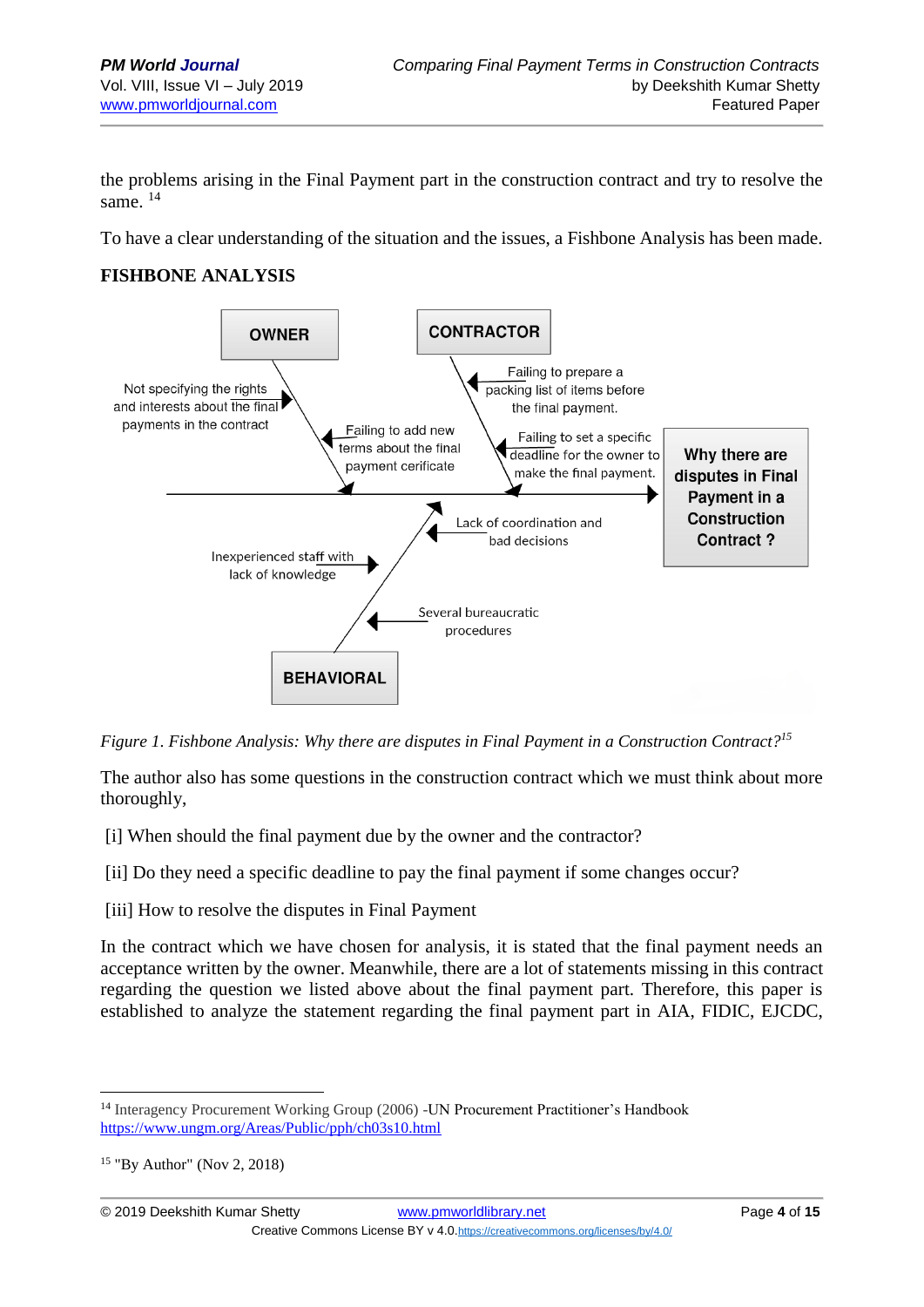Consensus Docs and compare them and find a better more suitable one for the construction contract which we have chosen.

#### **METHODOLOGY**

#### **Step 1: Summarize**

In this paper, the author's main intention is to compare the Final Payment terms with different standard forms such as AIA, EJCDC, FIDIC, Consensus Docs, and CSI. Meanwhile, resolve the disputes that occur in the final payment part of a Construction Contract and find out a better term in their statement. This can be achieved by making use of the Dominance Method.

#### **Step 2: Feasible Alternatives and Attributes**

The following are the alternatives chosen for comparison:

- 1. Comparing with CSI (Baseline)<sup>16</sup>
- 2. Comparing with  $AIA<sup>17</sup>$
- 3. Comparing with  $EJCDC<sup>18</sup>$
- 4. Comparing with  $FIDIC<sup>19</sup>$
- 5. Comparing with Consensus Docs.<sup>20</sup>

The attributes chosen for comparison are as follows<sup>21</sup>:

- 1. Final Payment Certificate
- 2. Ask for List of items
- 3. Easy to understand
- 4. Clear Statements resolving disputes
- 5. Specific deadline
- 6. Process Map

1

<sup>17</sup> The American Institute of Architects (AIA). AIA Document comparative A201 2017- compared to A201-2007. Retrieved from [http://aiad8.prod.acquia-sites.com/sites/default/files/2017-](http://aiad8.prod.acquia-sites.com/sites/default/files/2017-08/A201%202017%20Comparative%20and%20A101%20Exhibit%20New.pdf) [08/A201%202017%20Comparative%20and%20A101%20Exhibit%20New.pdf](http://aiad8.prod.acquia-sites.com/sites/default/files/2017-08/A201%202017%20Comparative%20and%20A101%20Exhibit%20New.pdf)

<sup>18</sup> Engineers Joint Contract Documents Committee (EJCDC). Retrieved fro[m https://www.ejcdc.org/shop/](https://www.ejcdc.org/shop/)

<sup>19</sup> International Federation of Consulting Engineers. Why use FIDIC Contracts? Retrieved from <http://fidic.org/node/7089>

<sup>20</sup> Consensus Docs. Consensus Docs Guidebook [https://www.consensusdocs.org/FooterSection\\_Resources/Guidebook](https://www.consensusdocs.org/FooterSection_Resources/Guidebook)

<sup>21</sup> Wally Zimolong, Esquire Sigman. A Tactical Guide to Avoiding Construction Contract Disputes. Retrieved from <https://www.supplementalconditions.com/files/2012/11/Construction-Contracts-Guide.pdf>

<sup>&</sup>lt;sup>16</sup> Construction Specifications Institute. The Project Resource Manual: CSI Manual of Practice. Retrieved from <https://www.amazon.com/Project-Resource-Manual-Practice-fifth/dp/B005FRI2O4>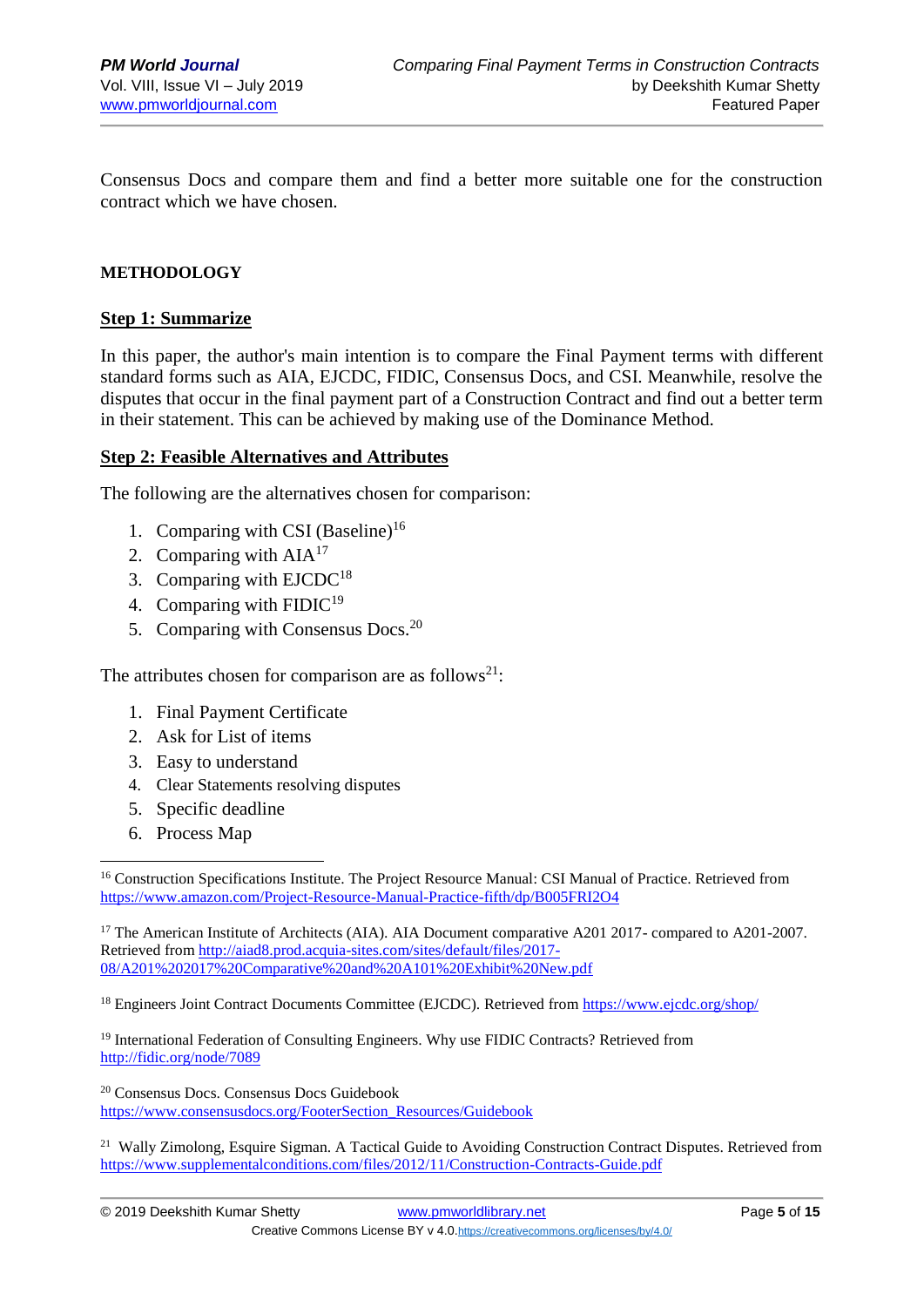- 7. Documents Requirement
- 8. Decision Making Authority

#### **Step 3: Comparison**

1

#### **1. Comparing with CSI (Baseline)**

CSI stands for Construction Specifications Institute which was organized by a group of specification writers for the purpose of improving specification practices in the construction and allied industries. Soon, CSI established a standard method for organizing project specifications which became the basis for a wide-ranging constructions communication system.

- $\circ$  "Final payment often requires the processing of a final change order to balance previous payments against the final payment and final contract amount.
- $\circ$  Final payment is suggested by the Architect/Engineer after all project closeout procedures have been completed.
- o Upon acceptance of final payment, the contractor waives every claim excluding those previously made in writing, according to the contract conditions in contradiction of either the owner or the Engineer / Architect.
- $\circ$  The owner, in making full payment, waives all claims except those rising from defective work and unsettled liens appearing after final review.
- o The Engineer / Architect or the Project Manager is the one who makes the most of the Strategical and Tactical decisions on the project.
- o When a dispute arises, the statutes establish the authority for an independent private party, usually a lawyer or a retired judge, to be retained to decide the matter." $^{22}$

In this paper, the author uses CSI as the baseline for the construction contract. The CSI statements regarding final payment part and resolving disputes are clear and easy to understand.

<sup>&</sup>lt;sup>22</sup> Construction Specifications Institute. The Project Resource Manual: CSI Manual of Practice. Retrieved from <https://www.amazon.com/Project-Resource-Manual-Practice-fifth/dp/B005FRI2O4>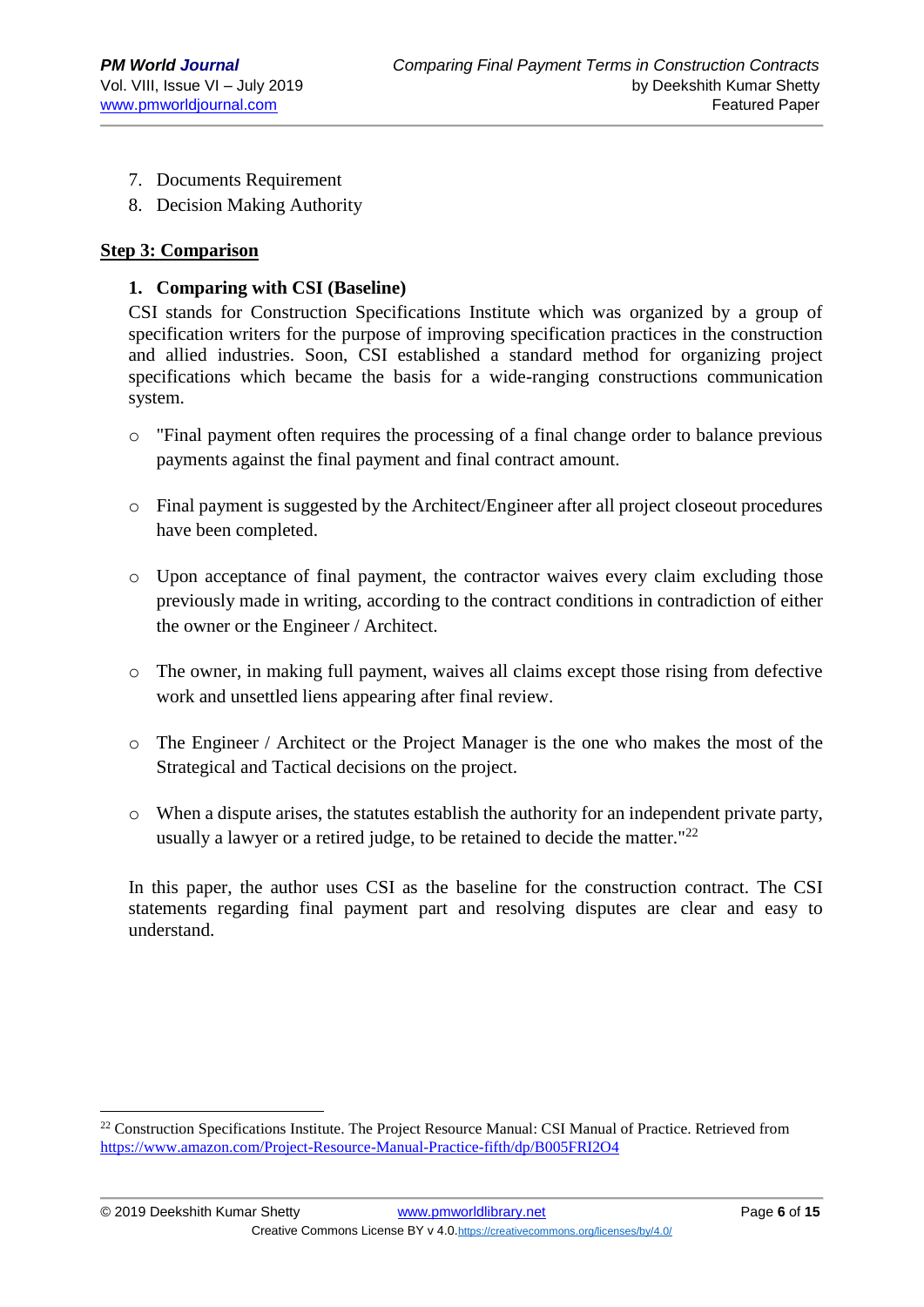### **2. Comparing with AIA**

"AIA stands for The American Institute of Architects, and is the most widely used standard form for contracts in the construction industry. In this contract, the following are the terms regarding final payment and resolving disputes in the construction industry"<sup>23</sup>

- o "The making of final payment must constitute a waiver of claims by the Owner.
- o Acceptance of final payment by the Contractor, a Subcontractor, or a supplier, will establish a waiver of claims by that payee excluding those previously made in writing and recognized by that payee as unsettled at the time of final Application for Payment.
- o The Contractor shall submit to the Architect a comprehensive punch list of items to be completed or corrected before the final payment.
- o When the Architect finds the Work acceptable under the Contract Documents and the Contract fully performed, the Architect will issue a final Certificate for Payment stating that to the best of the Architect's knowledge, information and belief, and on the basis of Architect's on-site visit and inspections, the Work has been completed in accordance with Contract Documents and that the entire balance found to be due the Contractor and noted in the final Certificate is due and payable.
- o The Project Manager will be delegating most of his/her authority to the Architect in making the crucial Strategic and Tactical Decisions.
- o An interest in assertion will be made in composing, conveyed to the next gathering to the Agreement, and recorded with the individual or substance regulating the intervention. The gathering recording a notice of interest for intervention must affirm in the interest all Cases at that point known to that party on which mediation can be requested.
- o The award rendered by the arbitrator will be final, and judgment may be made upon it in accordance with applicable law in any court having jurisdiction thereof."<sup>24</sup>

In these statements, it states the waiver of claim rights after final payment for both the owner's and contractors. Then, the term recommends a certificate for the final payment. Regarding disputes, the term recommends demanding arbitration in writing.

<sup>1</sup> <sup>23</sup> The American Institute of Architects. Why use AIA documents? Retrieved from. [https://www.aiala.com/why](https://www.aiala.com/why-use-aia-documents-2/)[use-aia-documents-2/](https://www.aiala.com/why-use-aia-documents-2/)

<sup>&</sup>lt;sup>24</sup> The American Institute of Architects (AIA). AIA Document comparative A201 2017- compared to A201-2007. Retrieved from [http://aiad8.prod.acquia-sites.com/sites/default/files/2017-](http://aiad8.prod.acquia-sites.com/sites/default/files/2017-08/A201%202017%20Comparative%20and%20A101%20Exhibit%20New.pdf) [08/A201%202017%20Comparative%20and%20A101%20Exhibit%20New.pdf](http://aiad8.prod.acquia-sites.com/sites/default/files/2017-08/A201%202017%20Comparative%20and%20A101%20Exhibit%20New.pdf)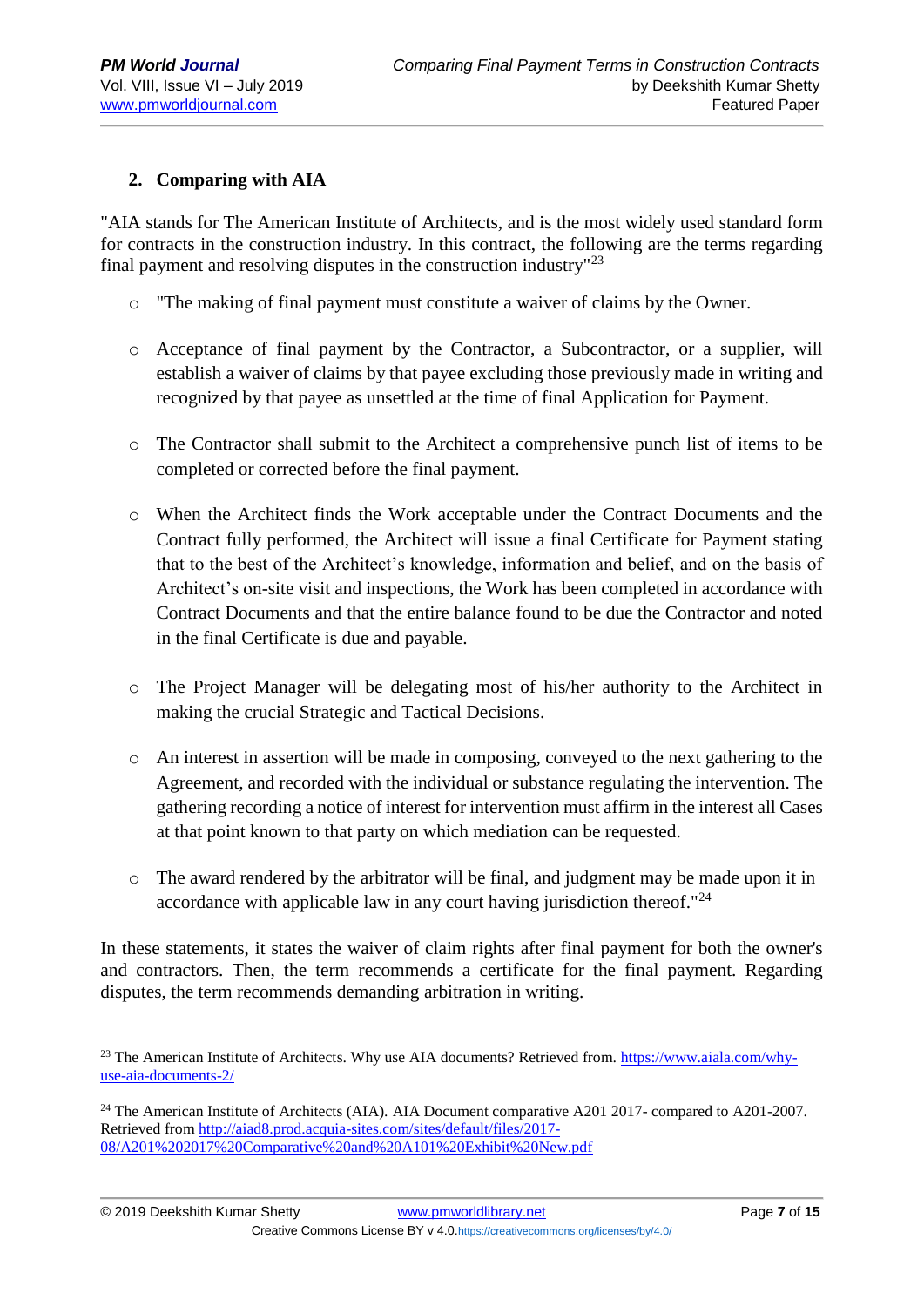### **3. Comparing with EJCDC**

"EJCDC stands for Engineers Joint Contract Documents Committee. It creates and updates reasonable and objective standard document that represents the most recent and best thinking in contractual relations between all parties engaged in engineering design and construction projects."<sup>25</sup>

- o "Engineer shall prepare a list of items to be corrected or completed before the final payment and attach it to the certificate.
- o The acceptance of final payment will create a waiver by Contractor of all claims and rights against the Owner.
- $\circ$  Project Manager is delegating much of his / her authority to the Engineer in making crucial Tactical and Strategical decisions on the project.
- o Contractor shall submit an initial draft of punch list of items to be completed or corrected before the final payment to the Owner and Contractor."<sup>26</sup>
- o "Dispute Resolution Agreement provides that no demand for arbitration will be made later than 30 days after the Engineers final decision. Failure to make written demand within 30 days will make the Architect/ Engineer's final decision binding on both the owner and the contractor."<sup>27</sup>

In this statement, it is recommended that the contractor prepares a list of punch items to be completed before the final payment and the Engineer attach the punch list of items to the certificate. Concerning the dispute resolution, it is suggested no demand for arbitration will be made later than 30 days after the Engineers final decision.

#### **4. Comparing with FIDIC**

"International Federation of Consulting Engineers (FIDIC) contracts have been developed over 50 years as the international standard for the consulting industry. "<sup>28</sup> There are some terms in FIDIC talking about the final payment part and resolving disputes.

<sup>1</sup> <sup>25</sup> National Society of Professional Engineers. EJCDC Contract documents. Retrieved from <https://www.nspe.org/resources/shop-nspe/ejcdc-contract-documents>

<sup>&</sup>lt;sup>26</sup> Engineers Joint Contract Documents Committee (EJCDC). Retrieved fro[m https://www.ejcdc.org/shop/](https://www.ejcdc.org/shop/)

<sup>&</sup>lt;sup>27</sup> The American Institute of Architects (AIA). AIA Document comparative A201 2017- compared to A201-2007. Retrieved from [http://aiad8.prod.acquia-sites.com/sites/default/files/2017-](http://aiad8.prod.acquia-sites.com/sites/default/files/2017-08/A201%202017%20Comparative%20and%20A101%20Exhibit%20New.pdf) [08/A201%202017%20Comparative%20and%20A101%20Exhibit%20New.pdf](http://aiad8.prod.acquia-sites.com/sites/default/files/2017-08/A201%202017%20Comparative%20and%20A101%20Exhibit%20New.pdf)

<sup>&</sup>lt;sup>28</sup> International Federation of Consulting Engineers. Why use FIDIC Contracts? Retrieved from <http://fidic.org/node/7089>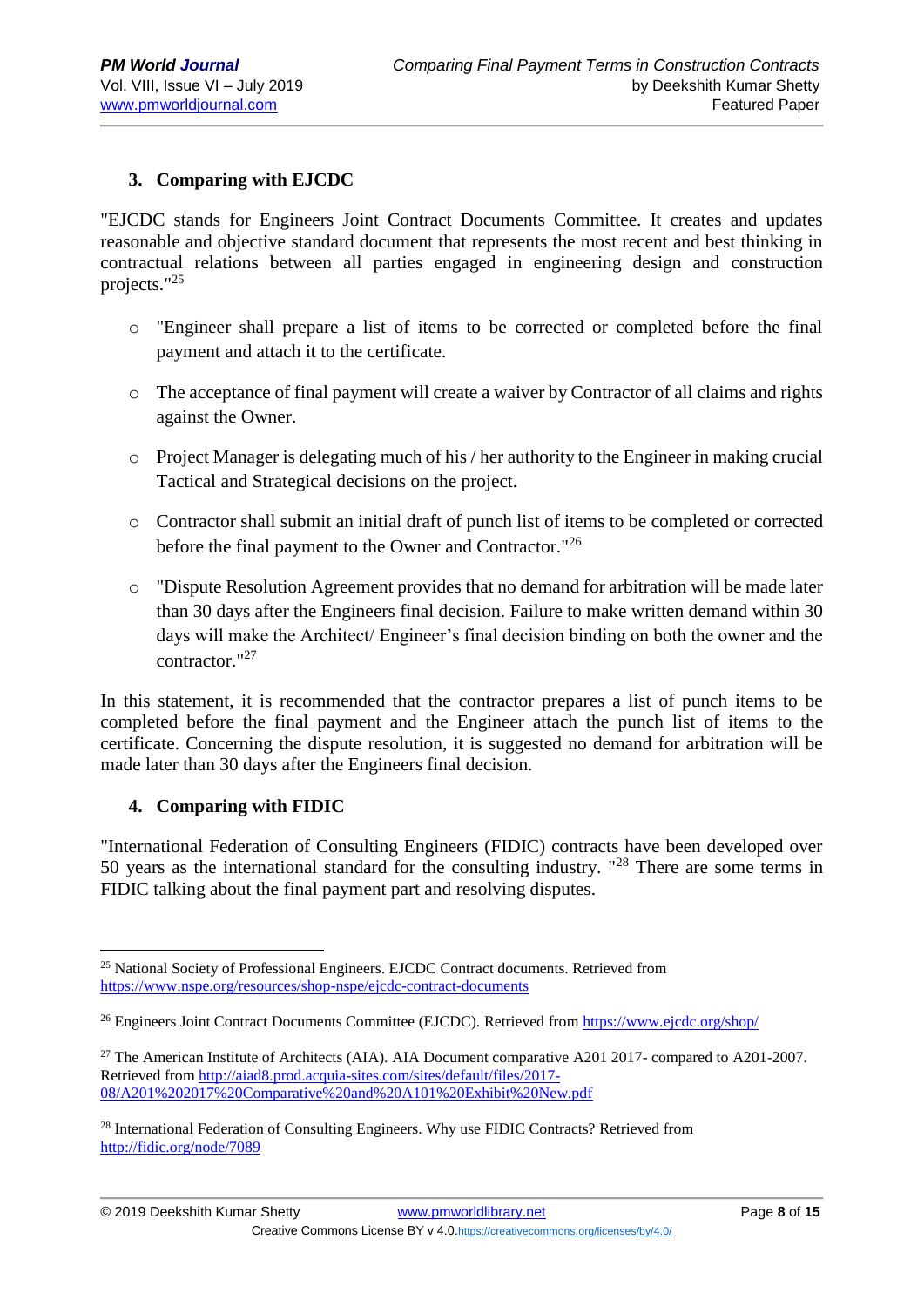- o "Payments shall be certified in Final Payment Certificate and an Interim Payment Certificate.
- o The amount certified in the Final Payment Certificate shall be paid to the Contractor by the Employer within 56 days after the Employer has received this Payment Certificate.
- o The Project Manager is delegating much of his / her authority to the Engineer in making crucial Strategic and Tactical decisions on the project.
- o Traditionally disputes were initially determined by the Engineer within 84 days of reference, then by arbitration under ICC rules. Arbitration has to be noticed within 70 days of Engineer's decision or after the period for such decision had expired."<sup>29</sup>

In FIDIC's statements, it is suggested to certify the payment before making the final payment. Also, it gives a specific deadline to the Owner to make the final payment after receiving the certificate.

### **5. Comparing with Consensus Docs**

"Consensus Docs is the product of 40 leading design and construction industry associations, dedicated to identifying and utilizing best practices in the construction industry for standard construction contracts."<sup>30</sup> Here is what it says about the final payment and dispute resolution

- o "Within 30 days after trade contractor has submitted a complete and accurate application for final payment, the final payment of the balance of the trade contract price shall be paid to trade contractor.
- o Unless the construction manager provides written documentation of unsettled claims with an application for final payment, the acceptance of final payment constitutes a waiver of claims.
- o The Project Manager is not delegating any of his / her authority to the Architect in making the crucial Strategic and Tactical decisions on the project. The PM himself makes both Strategic and Tactical Decisions.
- o The parties shall submit the matter to the binding dispute resolution procedure designated herein with arbitration using the current Construction Industry Arbitration Rules of the

<sup>30</sup> Consensus Docs. Consensus Docs Guidebook [https://www.consensusdocs.org/FooterSection\\_Resources/Guidebook](https://www.consensusdocs.org/FooterSection_Resources/Guidebook)

<sup>1</sup>  $29$  FIDIC- A guide for practitioners. Springer. (online) Retrieved from

[https://www.google.com/url?sa=t&rct=j&q=&esrc=s&source=web&cd=3&ved=0ahUKEwjJtsfKhIDXAhWJbFAK](https://www.google.com/url?sa=t&rct=j&q=&esrc=s&source=web&cd=3&ved=0ahUKEwjJtsfKhIDXAhWJbFAKHZ2WBIMQFgg3MAI&url=http%3A%2F%2Fxa.yimg.com%2Fkq%2Fgroups%2F2173108%2F1502317645%2Fname%2FFIDIC%2Ba%2BGuide%2Bfor%2BPractitioners.pdf&usg=AOvVaw2n3vgZisQUW3NWivksbz3x) [HZ2WBIMQFgg3MAI&url=http%3A%2F%2Fxa.yimg.com%2Fkq%2Fgroups%2F2173108%2F1502317645%2F](https://www.google.com/url?sa=t&rct=j&q=&esrc=s&source=web&cd=3&ved=0ahUKEwjJtsfKhIDXAhWJbFAKHZ2WBIMQFgg3MAI&url=http%3A%2F%2Fxa.yimg.com%2Fkq%2Fgroups%2F2173108%2F1502317645%2Fname%2FFIDIC%2Ba%2BGuide%2Bfor%2BPractitioners.pdf&usg=AOvVaw2n3vgZisQUW3NWivksbz3x) [name%2FFIDIC%2Ba%2BGuide%2Bfor%2BPractitioners.pdf&usg=AOvVaw2n3vgZisQUW3NWivksbz3x](https://www.google.com/url?sa=t&rct=j&q=&esrc=s&source=web&cd=3&ved=0ahUKEwjJtsfKhIDXAhWJbFAKHZ2WBIMQFgg3MAI&url=http%3A%2F%2Fxa.yimg.com%2Fkq%2Fgroups%2F2173108%2F1502317645%2Fname%2FFIDIC%2Ba%2BGuide%2Bfor%2BPractitioners.pdf&usg=AOvVaw2n3vgZisQUW3NWivksbz3x)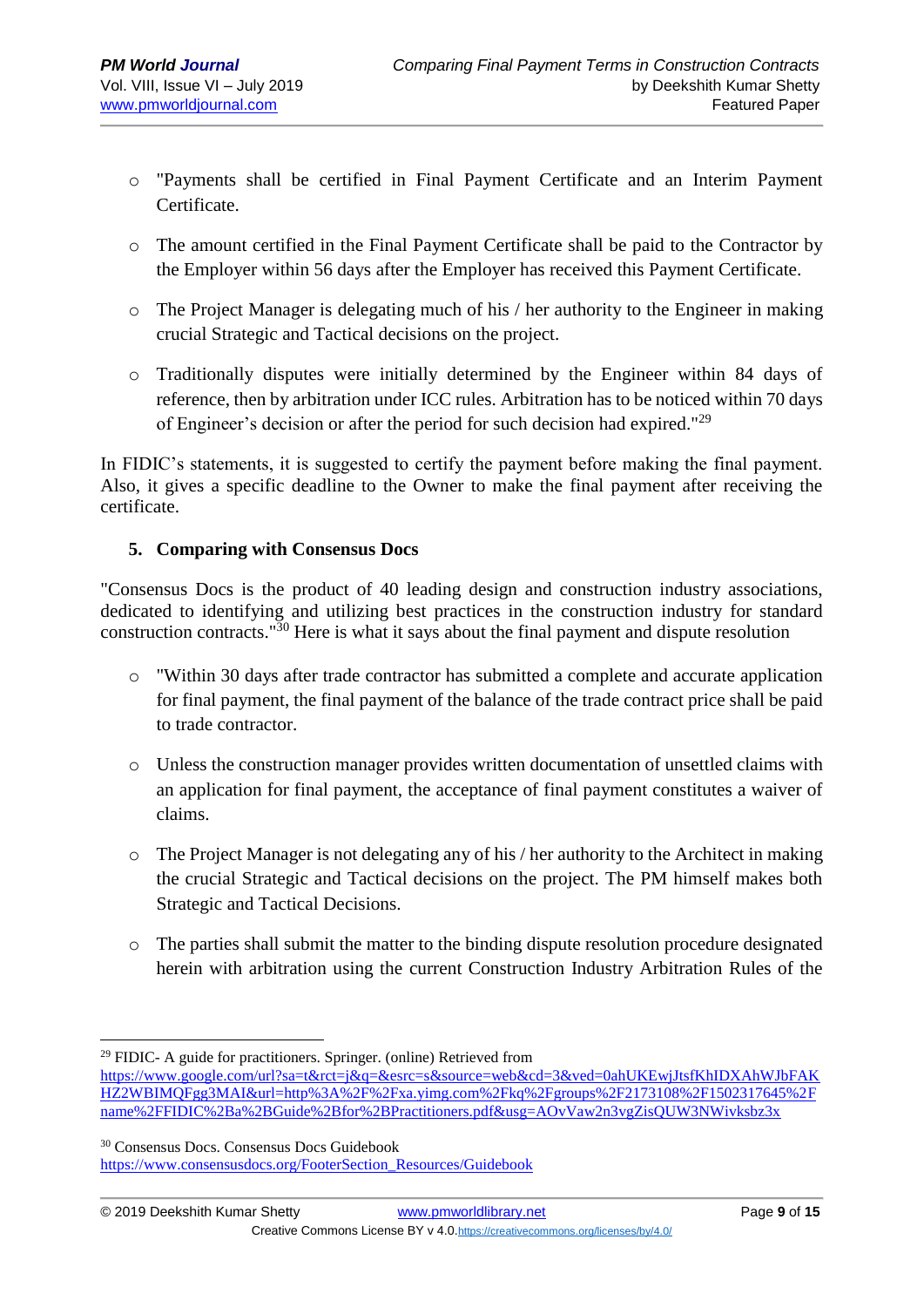AAA, or the parties may mutually agree to select another set of arbitration rule. The administration of the arbitration shall be as mutually agreed by the parties." $31$ 

Consensus Docs sets a deadline for the owner to make the final payment after the contractor submit the application. And here, the PM himself makes the crucial strategic and tactical decisions on the project. The terms are similar to FIDIC, but FIDIC's statements are very clear and easy to understand.

#### **Step 4: Selection Criteria**

By comparison and analysis with the different forms such as CSI, AIA, EJCDC, FIDIC and Consensus Docs, the author gathered much important and useful information regarding the final payment part and dispute resolution. In this paper, the author makes use of "Multi-Attribute Decision Making (MADM) for analysis and comparison."<sup>32</sup> Here we are comparing CSI, FIDIC, Consensus Docs, AIA, and EJCDC. Here the alternatives are scored based on the attributes as very high, high, medium, low, very low. The difference in colors, as it goes to complete green then it is positive and as it goes to complete red, then it is negative. The one with the high positive score is selected and the one with a low positive score is omitted.

| <b>SELECTION ATTRIBUTES</b>               | <b>CSI</b> | <b>FIDIC</b> | <b>CONSENSUS</b><br><b>DOCS</b> | <b>EJCDC</b> | <b>AIA</b> |
|-------------------------------------------|------------|--------------|---------------------------------|--------------|------------|
| <b>FINAL PAYMENT CERTIFICATE</b>          | high       | very high    | very high                       | very high    | very high  |
| <b>ASK FOR LIST OF ITEMS</b>              | medium     | very low     | high                            | very high    | very high  |
| <b>EASY TO UNDERSTAND</b>                 | very high  | medium       | medium                          | very high    | low        |
| <b>SPECIFIC DEADLINES</b>                 | high       | very high    | medium                          | very low     | very low   |
| <b>CLEAR STATEMENT RESOLVING DISPUTES</b> | high       | medium       | high                            | high         | medium     |
| <b>PROCESS MAP</b>                        | medium     | high         | high                            | medium       | low        |
| DOCUMENTATION REQUIREMENT                 | medium     | high         | very high                       | high         | medium     |
| <b>DECISION MAKING AUTHORITY</b>          | medium     | very high    | high                            | very high    | very high  |

Table 1. Multi-Attribute Decision Matrix<sup>33</sup>:

1

<sup>31</sup> Consensus Docs. Retrieved from <https://www.consensusdocs.org/>

 $32$  Sullivan, Wickes & Kroelling (2014). Engineering Economics 15<sup>th</sup> Edition. Retrieved from <http://www.planningplanet.com/guild/gpccar/managing-change-the-owners-perspective>

<sup>33</sup> "By Author" November 2018.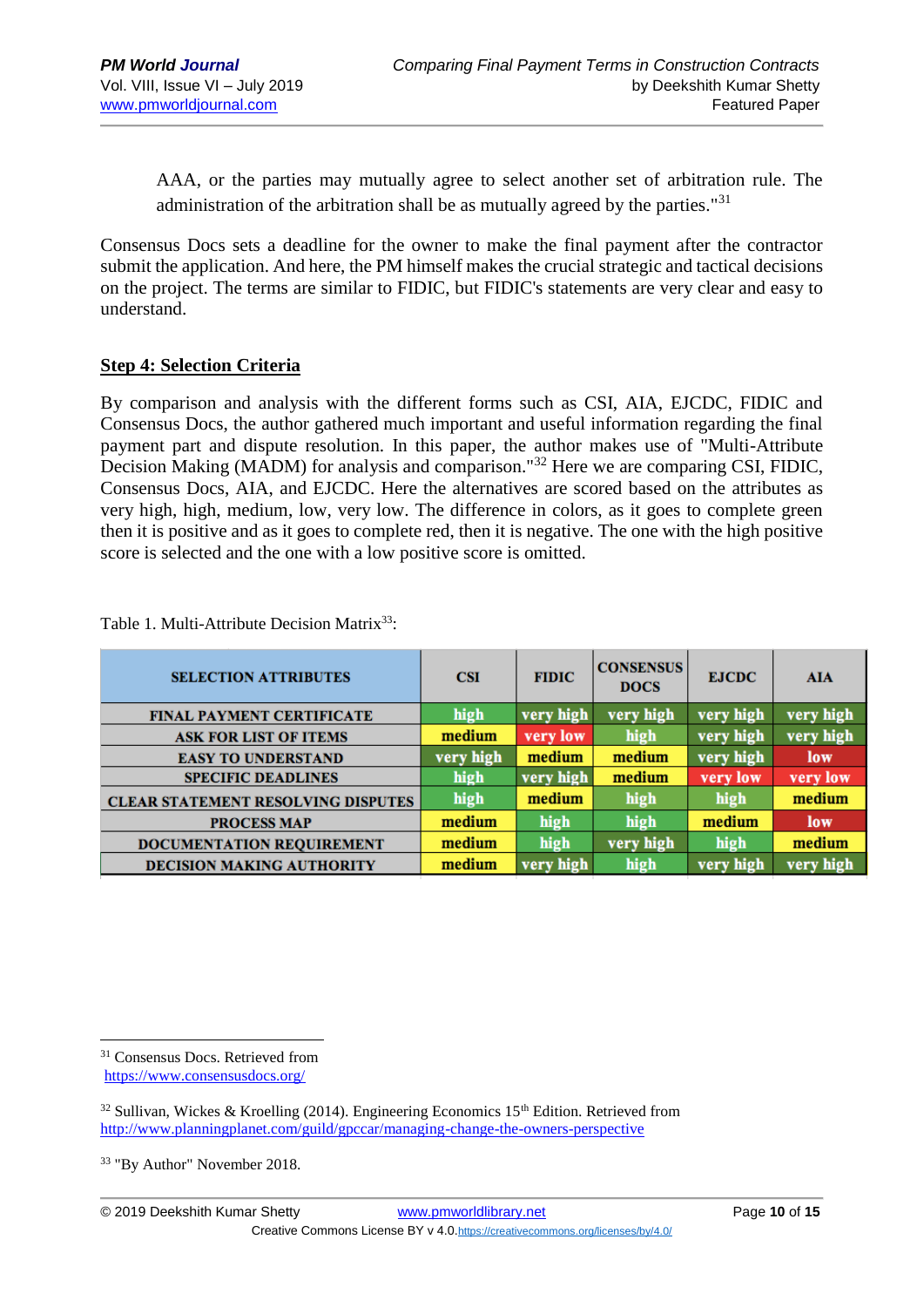### **FINDINGS**

#### **Step 5: Analysis and Comparison of the Alternatives**

To utilize the compensatory approach which we have shown in the above Table 1, we need to represent our alternatives quantitatively for the analysis. So, we will start by converting the relative scoring options (very high, high, medium, low, very low) as dimensionless values.

| <b>ATTRIBUTES/</b><br><b>RELATIVE SCORING</b><br><b>OPTIONS</b> | <b>FINAL PAYMENT   ASK FOR PUNCH  </b><br><b>CERTIFICATE</b> | <b>LIST OF ITEMS</b> | <b>EASY TO</b><br><b>UNDERSTAND</b> | <b>SPECIFIC</b><br><b>DEADLINES</b> | <b>CLEAR</b><br><b>STATEMENTS</b><br><b>RESOLVING</b> | <b>PROCESS</b><br><b>MAP</b> | <b>DOCUMENTATION</b><br><b>REQUIREMENT</b> | <b>DECISION</b><br><b>MAKING</b><br><b>AUTHORITY</b> |
|-----------------------------------------------------------------|--------------------------------------------------------------|----------------------|-------------------------------------|-------------------------------------|-------------------------------------------------------|------------------------------|--------------------------------------------|------------------------------------------------------|
| <b>VERY HIGH</b>                                                |                                                              |                      |                                     |                                     |                                                       |                              |                                            |                                                      |
| <b>HIGH</b>                                                     | 0.75                                                         | 0.75                 | 0.75                                | 0.75                                | 0.75                                                  | 0.75                         | 0.75                                       | 0.75                                                 |
| <b>MEDIUM</b>                                                   | 0.5                                                          | 0.5                  | 0.5                                 | 0.5                                 | 0.5                                                   | 0.5                          | 0.5                                        | $0.5\,$                                              |
| LOW                                                             | 0.25                                                         | 0.25                 | 0.25                                | 0.25                                | 0.25                                                  | 0.25                         | 0.25                                       | 0.25                                                 |
| <b>VERY LOW</b>                                                 |                                                              |                      |                                     |                                     |                                                       |                              |                                            |                                                      |

Table 2. Quantitative Representation of the Attributes $34$ :

Now, we use the above-mentioned dimensionless values to create a "Relative Weighting" for each of the alternatives.

Table 3. Relative Weighting<sup>35</sup>:

| <b>SELECTION ATTRIBUTES</b>               | <b>CSI</b> | <b>FIDIC</b> | <b>CONSENSUS</b><br><b>DOCS</b> | <b>EJCDC</b> | AIA  |
|-------------------------------------------|------------|--------------|---------------------------------|--------------|------|
| <b>FINAL PAYMENT CERTIFICATE</b>          | 0.75       |              |                                 |              |      |
| <b>ASK FOR LIST OF ITEMS</b>              | 0.50       | 0            | 0.75                            |              |      |
| <b>EASY TO UNDERSTAND</b>                 |            | 0.5          | 0.5                             |              | 0.25 |
| <b>SPECIFIC DEADLINES</b>                 | 0.75       |              | 0.5                             |              |      |
| <b>CLEAR STATEMENT RESOLVING DISPUTES</b> | 0.75       | 0.5          | 0.75                            | 0.75         | 0.5  |
| <b>PROCESS MAP</b>                        | 0.50       | 0.75         | 0.75                            | 0.50         | 0.25 |
| DOCUMENTATION REQUIREMENT                 | 0.50       | 0.75         |                                 | 0.75         | 0.50 |
| <b>DECISION MAKING AUTHORITY</b>          | 0.50       |              | 0.75                            |              |      |
| <b>TOTAL</b>                              | 5.25       | 5.5          | 6.0                             | 6.0          | 4.5  |

Now, we use the "Additive Weighting Technique" by ranking each of the attributes based on their importance. The sum of each alternative is compared to the normalized weight of 1.0, which is the score to be reached. So, the attributes are ranked from most important to least important, i.e. Final payment certificate > Ask for a list of items > Specific deadlines > Decision Making Authority > Documentation Requirements > Process Map > Clear statements resolving disputes > easy to understand.

1

<sup>34</sup> "By Author" November 2018.

<sup>35</sup> "By Author" November 2018.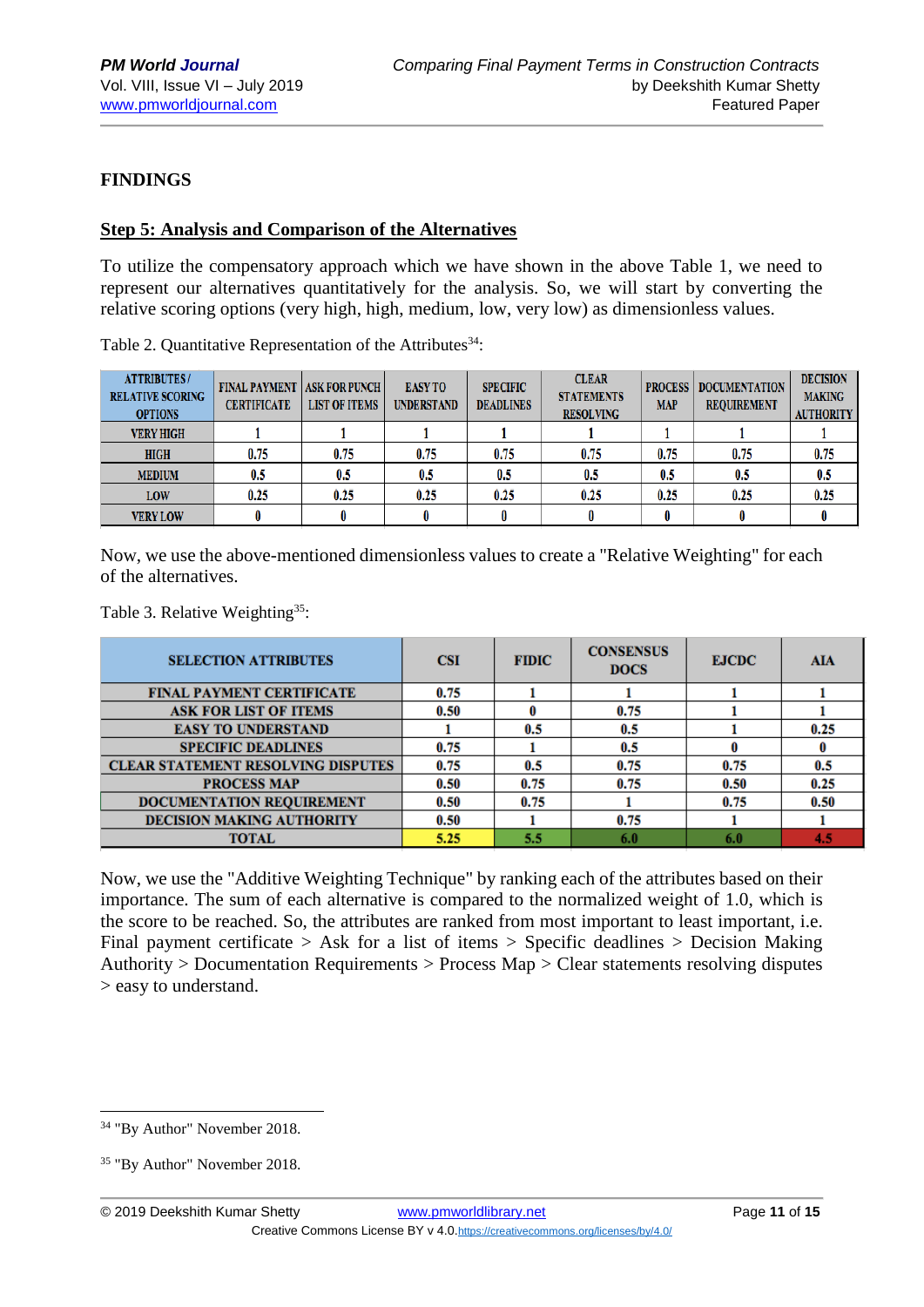| <b>SELECTION ATTRIBUTES</b>               | <b>RELATIVE</b><br><b>RANK/</b><br><b>WEIGHT</b> | <b>NORMALIZED</b><br><b>WEIGHT</b> | <b>CSI</b> |      | <b>FIDIC</b> |       | <b>CONSENSUS</b><br><b>DOCS</b> |       | <b>EJCDC</b> |      | AIA          |       |
|-------------------------------------------|--------------------------------------------------|------------------------------------|------------|------|--------------|-------|---------------------------------|-------|--------------|------|--------------|-------|
| <b>FINAL PAYMENT CERTIFICATE</b>          |                                                  | 0.8                                | 0.75       | 0.6  |              | 0.7   |                                 | 0.7   |              | 0.7  |              | 0.7   |
| <b>ASK FOR LIST OF ITEMS</b>              |                                                  | 0.7                                | 0.50       | 0.35 | $\bf{0}$     | 0     | 0.75                            | 0.45  |              | 0.6  |              | 0.6   |
| <b>EASY TO UNDERSTAND</b>                 |                                                  | 0.1                                |            | 0.1  | 0.5          | 0.05  | 0.5                             | 0.05  |              | 0.1  | 0.25         | 0.025 |
| <b>SPECIFIC DEADLINES</b>                 | n                                                | 0.6                                | 0.75       | 0.45 |              | 0.5   | 0.5                             | 0.25  |              |      | 0            | 0     |
| <b>CLEAR STATEMENT RESOLVING DISPUTES</b> |                                                  | 0.2                                | 0.75       | 0.15 | 0.5          | 0.1   | 0.75                            | 0.15  | 0.75         | 0.15 | 0.5          | 0.1   |
| <b>PROCESS MAP</b>                        |                                                  | 0.3                                | 0.5        | 0.15 | 0.75         | 0.225 | 0.75                            | 0.15  | 0.5          | 0.15 | 0.25         | 0.075 |
| <b>DOCUMENTATION REOUIREMENT</b>          |                                                  | 0.4                                | 0.5        | 0.2  | 0.75         | 0.3   |                                 | 0.4   | 0.75         | 0.3  | 0.5          | 0.2   |
| <b>DECISION MAKING AUTHORITY</b>          |                                                  | 0.5                                | 0.5        | 0.25 |              | 0.5   | 0.75                            | 0.375 |              | 0.5  |              | 0.5   |
| <b>TOTAL</b>                              | 28                                               | 2.35                               | TOTAL      | 2.25 | <b>TOTAL</b> | 2.375 | <b>TOTAL</b>                    | 2.525 | <b>TOTAL</b> | 2.5  | <b>TOTAL</b> | 2.2   |

TABLE 4. Additive Weighting Technique<sup>36</sup>:

#### **Step 6: Selection of the Preferred Alternatives**

After ranking the attributes based on their importance with the "Additive Weighting Technique", we could see that the difference between all the attributes has been reduced precisely and the author says that the better choice for the construction contract we were chosen would be "Consensus Docs" and the "EJCDC". Then we can consider the "FIDIC" followed by "CSI" standard form and finally the "AIA.

#### **Step 7: Performance Monitoring and Post -Evaluation of Report.**

This analysis has been performed to find the best choice among the chosen alternatives. Based on all the terms we discussed, here are a few suggestions for the construction contract we have chosen to consummate its final payment part.

- o State clearly that both the Owner and the Contractor shall constitute a waiver of claims after making the Final Payment. By this, both parties' responsibilities, rights, and interests are specified which in turn could reduce the disputes between them.
- o Set a specific deadline for the Owner to make the Final Payment after they receive the Payment Certificate from the Contractor. For instance, 60 days. This could help to protect the Contractor's rights and interests and make sure the Contractor party gets what they earned.
- o The Project Manager must be very clear when delegating authority to the Architect or an Engineer in making crucial strategic and tactical decisions. Also, it would be better if the PM himself make all the strategical and tactical decisions on the project instead of delegating them to others.
- o Add new terms about the Final Payment Certificate to reach an agreement for the Owner and the Contractor before making the Final Payment. This Certificate can help both

<sup>1</sup> <sup>36</sup> "By Author" November 2018.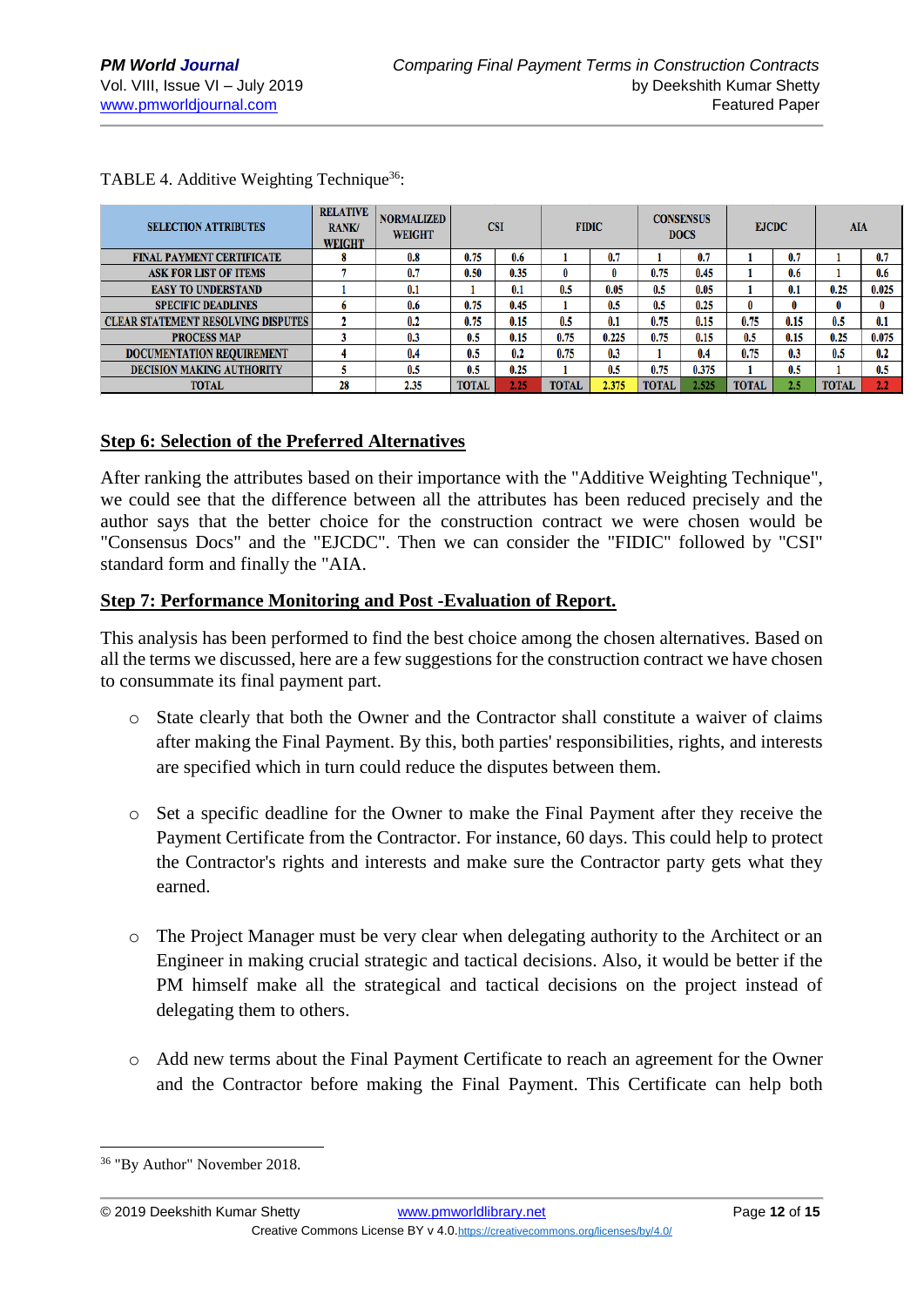Owners and the Contractors to avoid disputes and ensure that everything goes well before the final payment.

o Ask the Contractor to prepare a punch list of items which needs to be completed or corrected before making the Final Payment. This term protects the Owner's rights and responsibilities and the Contractor's responsibilities.

### **CONCLUSIONS**

To summarize, the author wants to answer the following questions: When should the final payment be due by the owner and the contractor? Do they need a specific deadline to pay the final payment if some changes occur? How to resolve disputes in final payment? Which terms of final payment are better stated and more suitable to consummate the construction contract?

Through the analysis, we could find that the final payment of construction contract is inadequate when we compare it with CSI, Consensus Docs, FIDIC, EJCDC, and AIA forms. This paper provides a few answers regarding the final payment part based on the comparison. Asking for a list of items before making the final payment, use of final payment certificate, constituting a waiver of claims after the final payment is made, setting a specific deadline for the contractor to make the final payment. These are few suggestions which are helpful to clearly state the rights, responsibilities, and interests of both owner and contractor parties. To conclude with, the author states that the construction contract could be complete by adding these terms to the final payment part.

### **BIBLIOGRAPHY**

- 1. What is a contract? (Online). Retrieved from [https://www.rocketlawyer.com/legal-documents](https://www.rocketlawyer.com/legal-documents-forms.rl/)[forms.rl/](https://www.rocketlawyer.com/legal-documents-forms.rl/)
- 2. Payment in Construction Contract- An overview (Online). Retrieved from [https://www.lexisnexis.com/uk/lexispsl/construction/document/391372/56M8-D6T1-F186-34S6-](https://www.lexisnexis.com/uk/lexispsl/construction/document/391372/56M8-D6T1-F186-34S6-00000-00/Payment-in-construction-contracts%E2%80%94overview) [00000-00/Payment-in-construction-contracts%E2%80%94overview#](https://www.lexisnexis.com/uk/lexispsl/construction/document/391372/56M8-D6T1-F186-34S6-00000-00/Payment-in-construction-contracts%E2%80%94overview)
- 3. Mina Anis Abdelshahid (December 13, 2016). Final Account Procedures <https://www.linkedin.com/pulse/final-account-procedures-construction-projects-mina-anis/>
- 4. Max Wideman Comparative glossary. (1987) Source: Various original authors quoted in Project Management Body of Knowledge Glossary of Terms, Project Management Institute [http://www.maxwideman.com/pmglossary/PMG\\_D05.htm](http://www.maxwideman.com/pmglossary/PMG_D05.htm)
- 5. CornerStone- Payment Disputes (Online). Retrieved from [https://www.birketts.co.uk/insights/legal-updates/cornerstone-payment-disputes-%E2%80%93](https://www.birketts.co.uk/insights/legal-updates/cornerstone-payment-disputes-%E2%80%93-when-is-the-final) [when-is-the-final](https://www.birketts.co.uk/insights/legal-updates/cornerstone-payment-disputes-%E2%80%93-when-is-the-final)
- 6. How to handle disputed debts? (Online). Retrieved from [https://www.fec.gov/help-candidates](https://www.fec.gov/help-candidates-and-committees/handling-loans-debts-and-advances/disputed-debts-candidate/)[and-committees/handling-loans-debts-and-advances/disputed-debts-candidate/](https://www.fec.gov/help-candidates-and-committees/handling-loans-debts-and-advances/disputed-debts-candidate/)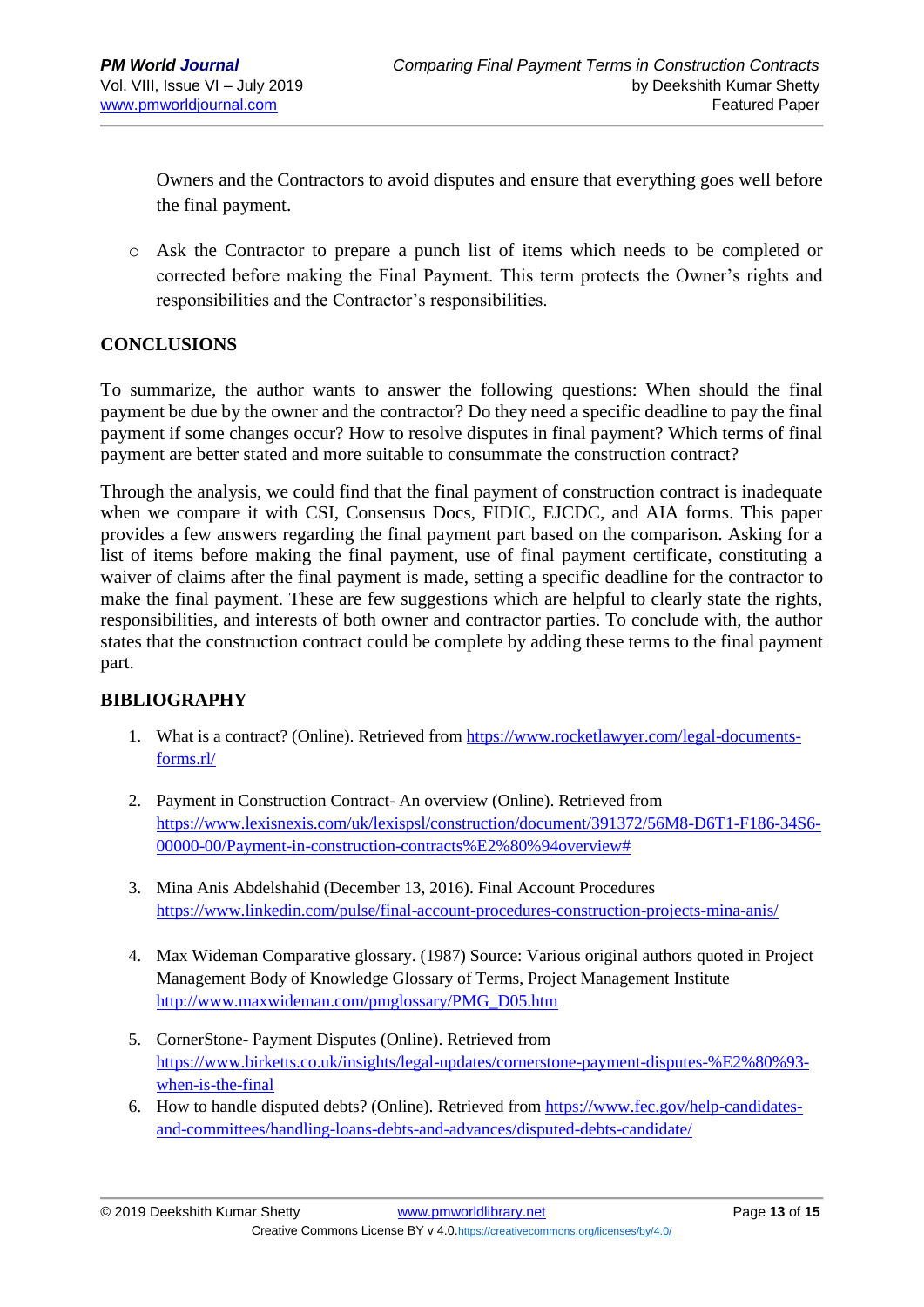- 7. Kevin Bridston. (March 22, 2011). Cumulative impact claims. Holland & Hart <https://www.hollandhart.com/cumulative-impact-claims-hard-to-describe-even-harder-to-prove>
- 8. Interagency Procurement Working Group (2006) -UN Procurement Practitioner's Handbook <https://www.ungm.org/Areas/Public/pph/ch03s10.html>
- 9. Wally Zimolong, Esquire Sigman. A Tactical Guide to Avoiding Construction Contract Disputes. Retrieved from [https://www.supplementalconditions.com/files/2012/11/Construction-Contracts-](https://www.supplementalconditions.com/files/2012/11/Construction-Contracts-Guide.pdf)[Guide.pdf](https://www.supplementalconditions.com/files/2012/11/Construction-Contracts-Guide.pdf)
- 10. Richard J. Long, Rod C. Carter (online). Construction Claims Analysis Checklist. Retrieved fro[mhttp://www.long-intl.com/articles/Long\\_Intl\\_Construction\\_Claims\\_Analysis\\_Checklist.pdf](http://www.long-intl.com/articles/Long_Intl_Construction_Claims_Analysis_Checklist.pdf)
- 11. Construction Specifications Institute. The Project Resource Manual: CSI Manual of Practice. Retrieved from [https://www.amazon.com/Project-Resource-Manual-Practice](https://www.amazon.com/Project-Resource-Manual-Practice-fifth/dp/B005FRI2O4)[fifth/dp/B005FRI2O4](https://www.amazon.com/Project-Resource-Manual-Practice-fifth/dp/B005FRI2O4)
- 12. The American Institute of Architect. Why use AIA documents? Retrieved from. <https://www.aiala.com/why-use-aia-documents-2/>
- 13. The American Institute of Architects (AIA). AIA Document comparative A201 2017- compared to A201-2007. Retrieved from [http://aiad8.prod.acquia-sites.com/sites/default/files/2017-](http://aiad8.prod.acquia-sites.com/sites/default/files/2017-08/A201%202017%20Comparative%20and%20A101%20Exhibit%20New.pdf) [08/A201%202017%20Comparative%20and%20A101%20Exhibit%20New.pdf](http://aiad8.prod.acquia-sites.com/sites/default/files/2017-08/A201%202017%20Comparative%20and%20A101%20Exhibit%20New.pdf)
- 14. National Society of Professional Engineers. EJCDC Contract documents. Retrieved from <https://www.nspe.org/resources/shop-nspe/ejcdc-contract-documents>
- 15. Engineers Joint Contract Documents Committee (EJCDC). Retrieved from <https://www.ejcdc.org/shop/>
- 16. International Federation of Consulting Engineers. Why use FIDIC Contracts? Retrieved from <http://fidic.org/node/7089>
- 17. FIDIC- A guide for practitioners. Springer. (online) Retrieved from [https://www.google.com/url?sa=t&rct=j&q=&esrc=s&source=web&cd=3&ved=0ahUKEwjJtsfK](https://www.google.com/url?sa=t&rct=j&q=&esrc=s&source=web&cd=3&ved=0ahUKEwjJtsfKhIDXAhWJbFAKHZ2WBIMQFgg3MAI&url=http%3A%2F%2Fxa.yimg.com%2Fkq%2Fgroups%2F2173108%2F1502317645%2Fname%2FFIDIC%2Ba%2BGuide%2Bfor%2BPractitioners.pdf&usg=AOvVaw2n3vgZisQUW3NWivksbz3x) [hIDXAhWJbFAKHZ2WBIMQFgg3MAI&url=http%3A%2F%2Fxa.yimg.com%2Fkq%2Fgroup](https://www.google.com/url?sa=t&rct=j&q=&esrc=s&source=web&cd=3&ved=0ahUKEwjJtsfKhIDXAhWJbFAKHZ2WBIMQFgg3MAI&url=http%3A%2F%2Fxa.yimg.com%2Fkq%2Fgroups%2F2173108%2F1502317645%2Fname%2FFIDIC%2Ba%2BGuide%2Bfor%2BPractitioners.pdf&usg=AOvVaw2n3vgZisQUW3NWivksbz3x) [s%2F2173108%2F1502317645%2Fname%2FFIDIC%2Ba%2BGuide%2Bfor%2BPractitioners.](https://www.google.com/url?sa=t&rct=j&q=&esrc=s&source=web&cd=3&ved=0ahUKEwjJtsfKhIDXAhWJbFAKHZ2WBIMQFgg3MAI&url=http%3A%2F%2Fxa.yimg.com%2Fkq%2Fgroups%2F2173108%2F1502317645%2Fname%2FFIDIC%2Ba%2BGuide%2Bfor%2BPractitioners.pdf&usg=AOvVaw2n3vgZisQUW3NWivksbz3x) [pdf&usg=AOvVaw2n3vgZisQUW3NWivksbz3x](https://www.google.com/url?sa=t&rct=j&q=&esrc=s&source=web&cd=3&ved=0ahUKEwjJtsfKhIDXAhWJbFAKHZ2WBIMQFgg3MAI&url=http%3A%2F%2Fxa.yimg.com%2Fkq%2Fgroups%2F2173108%2F1502317645%2Fname%2FFIDIC%2Ba%2BGuide%2Bfor%2BPractitioners.pdf&usg=AOvVaw2n3vgZisQUW3NWivksbz3x)
- 18. Consensus Docs. Consensus Docs Guidebook; [https://www.consensusdocs.org/FooterSection\\_Resources/Guidebook](https://www.consensusdocs.org/FooterSection_Resources/Guidebook)
- 19. Sullivan, Wickes& Kroelling (2014). Engineering Economics 15th Edition. Retrieved from <http://www.planningplanet.com/guild/gpccar/managing-change-the-owners-perspective>
- 20. Consensus Docs. Retrieved f[rhttps://www.consensusdocs.org/](https://www.consensusdocs.org/)